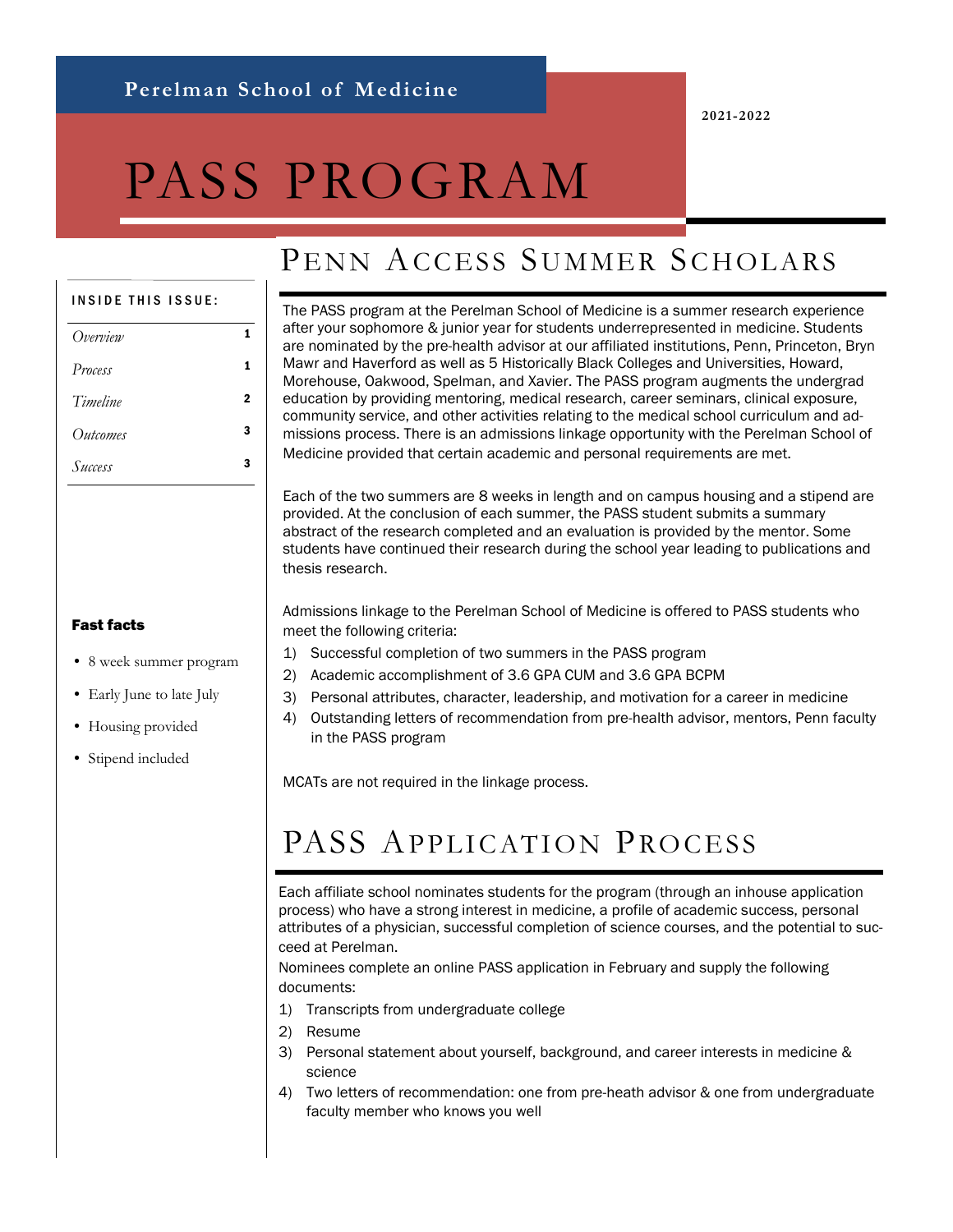## PASS PROGRAM TIMELINE

| March: PASS program selections are                                                                                                                                        |
|---------------------------------------------------------------------------------------------------------------------------------------------------------------------------|
| <b>June: First PASS summer research</b>                                                                                                                                   |
| 1) Email transcripts after every<br>semester to Office of Admissions<br>2) Consult with pre-health advisor<br>3) Contact Office of Admissions with                        |
| June: Confirm participation in sec-<br>ond summer & return to Perelman<br>for second summer research                                                                      |
| June-August 1 summer after- August: Second PASS summer<br>research begins. Discuss plans for<br>medical school admission/linkage<br>eligibility with Office of Admissions |
| Discuss plans for medical school<br>application and linkage with pre-                                                                                                     |
|                                                                                                                                                                           |